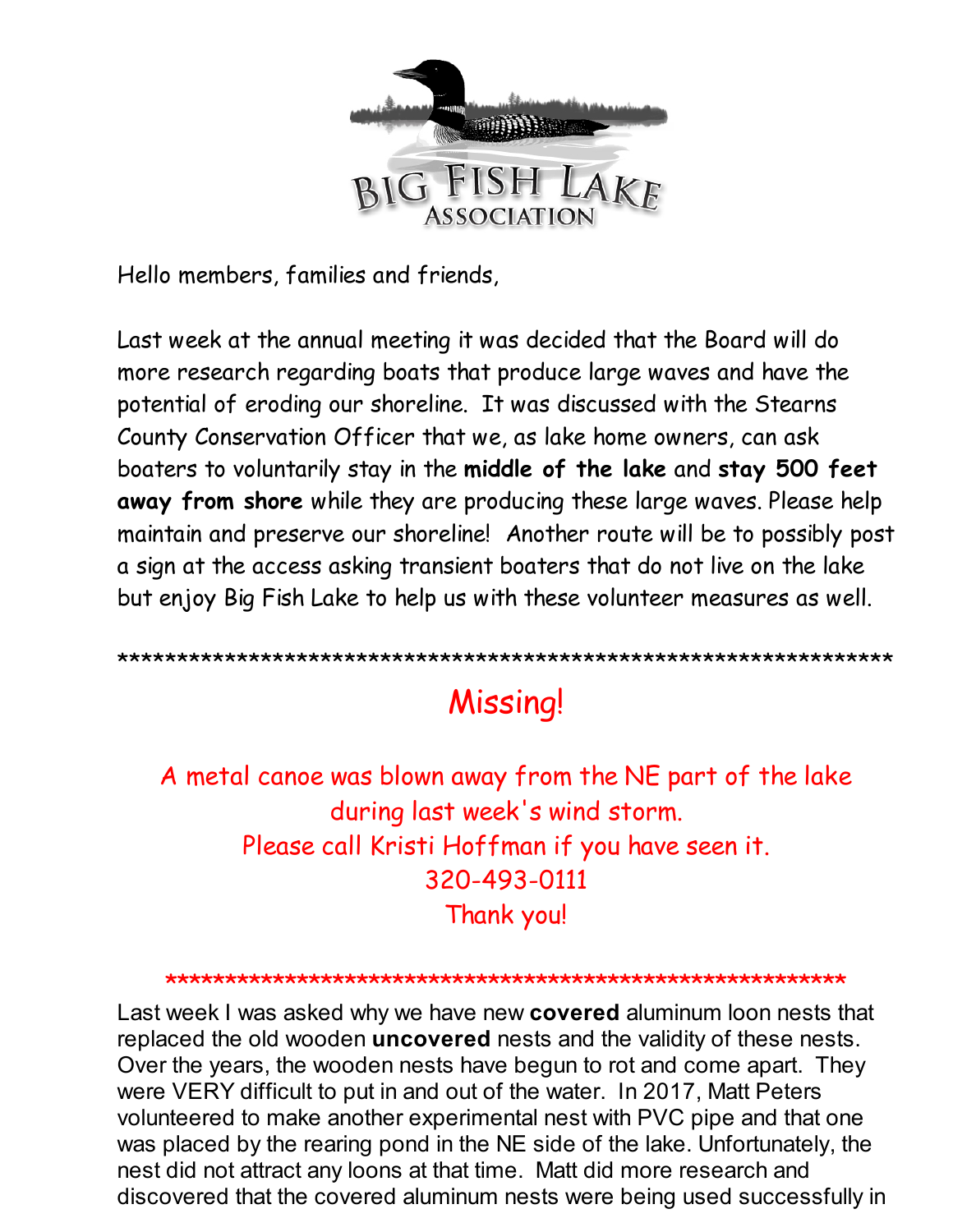several other lakes across Minnesota, including Big Watab Lake and Mantrap Lake in the northern part of the state. After doing more research, Matt found out that we could get the nests made at the St. Cloud Technical College for a very good price. It was approved by the BFLA Board to purchase three of these nests.

"Loons prefer to nest on islands or areas out of the wind. Deep water nearby can help loons escape predators, as well as providing a margin of safety against the fluctuating water levels The bow or closed end of the raft is anchored facing the open water, onshore waves and curious boaters. The stern or ramp end of the raft is anchored facing shore. The raft distance from shore varies with the site, but far enough away from shore to avoid discovery by shoreline predators.

The access ramp is contained within the raft to make the raft compact for easy handling. Some loon families have used the rafts for three weeks after hatching. Loons usually do not return to natural shoreline nests after the chicks hatch because of potential predation, as well as the difficulty for chicks to climb back on a shore nest.

The shape of the canopy is high in the bow and lower in the stern (ramp end). Thirty inches of space above the nest area is provided for loon copulation. The low canopy at the stern reduces the possible detection by shore [and air] predators while giving the loon good visibility, and aids the loon in slipping off the raft undetected. At this time there has been no predation on the Big Mantrap Lake rafts." (From

[www.mantraplake.webs.com/loonnestingrafts.com](http://r20.rs6.net/tn.jsp?f=0013Vvw8Aq_rY7oTeY4Vgx-GFSo_O_ebefdXYNNkfuL3nDUZsyZvTW0fSVfryNB-3HtpDftrGXl2tDUgMNNxZzKnt4gDW9LUPTbunjDwF753f3Jl3NqbaofsBm5qdYwRl6Px7NYDCanHgXzY7LmNNWGSNKZmxigUzlAbnui5zrHHOPrOsBxg3d6W4KxHXVe4ksQ24tzy3PzgmDbux7epW4c9Q==&c=&ch=))

Because this is the first year for these experimental nests on our lake, we have much to learn. Matt has admitted that he will need to put **a lot** more nesting material on the platforms next year including more bull rushes, mud and dirt. He assumed that the loons would bring in more of their own materials but that was not the case. "We have spoiled our loons to have their nests all set and ready to sit in after the ice is off the lake", says Matt with a smirk.

Update on the loons: There is a loon sitting on the PVC nest that Matt made in 2017 so we will hopefully see the results of that nest soon. There is another pair of loons with a baby over by the old beach and swimming along that shore along that side of that lake. It has been assumed that these birds came from Hermit Lake across County Road 50.

If have any more questions about the loons and their nests, please feel free to call Matt Peters at 320-685-4507.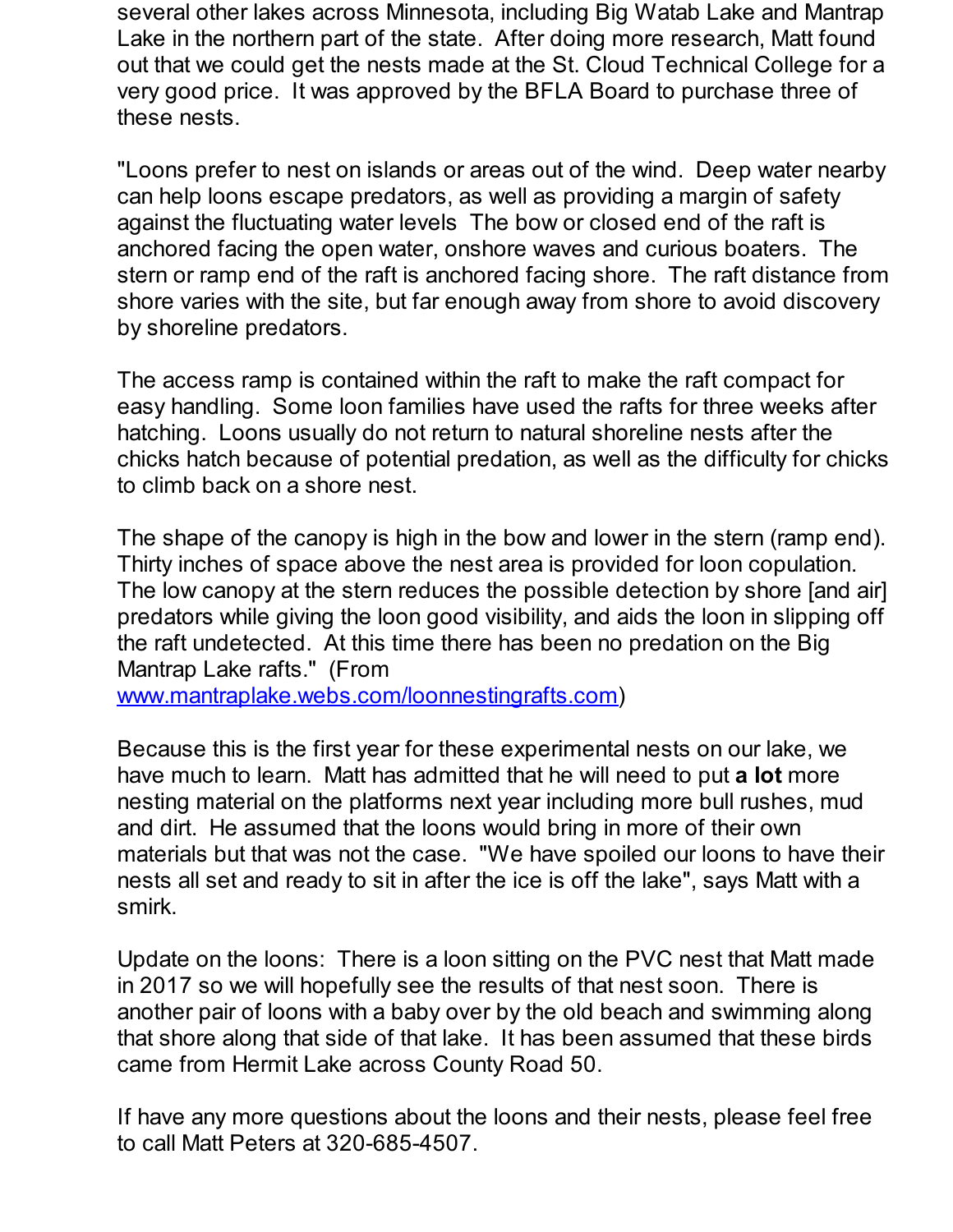Thank you for your time and concern for our lake and have a safe summer!

# Kit Ferber President 320-249-4800

# **Kraemer Trucking & Excavating, Inc. ~ Gold Member**

P.O. Box 434, Cold Spring, MN 56320  $320 - 685 - 3024 \sim$  office  $320 - 250 - 1384 \sim$  cell

[www.kraemer-inc.com](http://r20.rs6.net/tn.jsp?f=0013Vvw8Aq_rY7oTeY4Vgx-GFSo_O_ebefdXYNNkfuL3nDUZsyZvTW0ffQ-sqsQtyyw2JeljcsjrneU7RvFWl19fyMxnW47ChaSIP16MkL9EeZzs8LuE-ZVj86rOtO41a2vcNRhmZiNg15YpTZ1_qrDbJo7LPaPrg-R8QzIon6iDa4=&c=&ch=) or jeffk@kraemer-inc.com

Specializing in all types of Commercial and Residential FULL SERVICE MARINE Excavating and Septic Systems. Including Delivery of Black Dirt, Washed Sand, Rock Indoor/Outdoor Storage, and Rip Rap.

# **Hirschfeld Real Estate,**

**Josh Hirschfeld, Silver Member** 27867 County Road 50, Cold Spring 320-493-1269 [www.joshhirschfeld.com](http://r20.rs6.net/tn.jsp?f=0013Vvw8Aq_rY7oTeY4Vgx-GFSo_O_ebefdXYNNkfuL3nDUZsyZvTW0facZPPM-bFhtd2qsMGAoMsBJplUBI9Ajn_dQmcl3ntJXYY4RvCZYyFLZZTpzRsvOgzWhd6vm_YHCuXf21FNt3bv-O3v_bdIOtBUGQ4Yf2WBotEi233nqfiL5Tz5PY-lKnw==&c=&ch=) Residential and Commercial Real Estate Services

## **Ferdinand F. Peters, Attorney at Law, Bronze Member**

842 Raymond Ave., Suite 200 St. Paul, MN 55114 651-647-6250 [ferdpeters@ferdlaw.com](mailto:ferdpeters@ferdlaw.com) [www.ferdlaw.com](http://r20.rs6.net/tn.jsp?f=0013Vvw8Aq_rY7oTeY4Vgx-GFSo_O_ebefdXYNNkfuL3nDUZsyZvTW0fY0kfpSxM7E0_OTu45nu6eFC9TdqWq72eDDgcmGId_l89R3lCzUxHDGT0AqlRHmobvxMFPnKyRP_PQ7sGK535B2hIKmVrt6CIUoXXjcONA7scjE2LYWXh8U=&c=&ch=)

A fullservice law firm dedicated to providing a wide range of legal representation, with special emphasis on  $320-980-2710 \sim$  cell representing entrepreneurs in creating legal entities, and in real estate law, estate planning and family cabin [www.jklandscape.com](http://r20.rs6.net/tn.jsp?f=0013Vvw8Aq_rY7oTeY4Vgx-GFSo_O_ebefdXYNNkfuL3nDUZsyZvTW0faXL56QbOd1Sa2VG3SDsdEYbgYjeIp4kMsVKOK9oMtai7CYNHxqT21NrRi2KqyWM2LPX_0bDkC7Wrxlf_8wsUiFUgfSsQOuojqVOjfVgKl3KY-IodB5UESw=&c=&ch=) ownership law, and litigation in state and federal courts.

# **The Green Team, Rhonda Green, Bronze Member**

308 - 5th Ave., Ste. #200, Cold Spring 320-250-4648 rhondagreen@edinarealty.com Professional Real Estate Team who works with qualified professionals in the industry to assist you with 320-249-0130-mor

## **Please patronize our advertisers. They help pay for our emails!**

## **In Tune Marine**

18942 Co Rd 83 Richmond, MN 56368 320-685-3410

[www.InTuneMarine.com](http://r20.rs6.net/tn.jsp?f=0013Vvw8Aq_rY7oTeY4Vgx-GFSo_O_ebefdXYNNkfuL3nDUZsyZvTW0facZPPM-bFhtpfXg4oHUWBkXVmblCTVUNYNrS-PsMqszbns1q6Kw1Bcu4qeeCGrIBRFBAjT60hzOBXImVT627wdOJ5IS6DRU9nduD37RRMNrS_UOIdbOTWA=&c=&ch=)

DEALERSHIP

Winterization, Pick up and Delivery,

Trailer Rentals, Inboard/Outboard

Service, I/O and Sterndrive Service,

CustomRigging and MORE!

#### **Kraemer Heating & Air Conditioning ~ Josh Kraemer**

21034 Fruitwood Road, Richmond 320-597-7272 [www.kraemerrefrigeration.com](http://r20.rs6.net/tn.jsp?f=0013Vvw8Aq_rY7oTeY4Vgx-GFSo_O_ebefdXYNNkfuL3nDUZsyZvTW0facZPPM-bFhtgL9ubDIFEJM9m2R2P_QRugj5ggcLGOYgoddoCc8vt4MR8QdA1fycm8KH8d0XeKI9an4hIBAZklxms96kV4l4tiJaaW2mU3B3jv5zh_zIO9oST_rp2uHhPA==&c=&ch=) Heating  $&$  air conditioning installs  $&$ service.

## **JK Landscape Construction**

19512 Hubble Road, Clearwater, MN 55320  $320 - 558 - 4445 \sim$  office jerry@jklandscape.com Our teamof professionals will help your property look exquisite with our proven, state-of-the-art landscaping service. Call about homes we've done on Big Fish Lake recently.

## **Kurt's Lawn Service, Inc.**

Kurt Krebs, owner 16987 Jennifer Drive, Cold Spring.